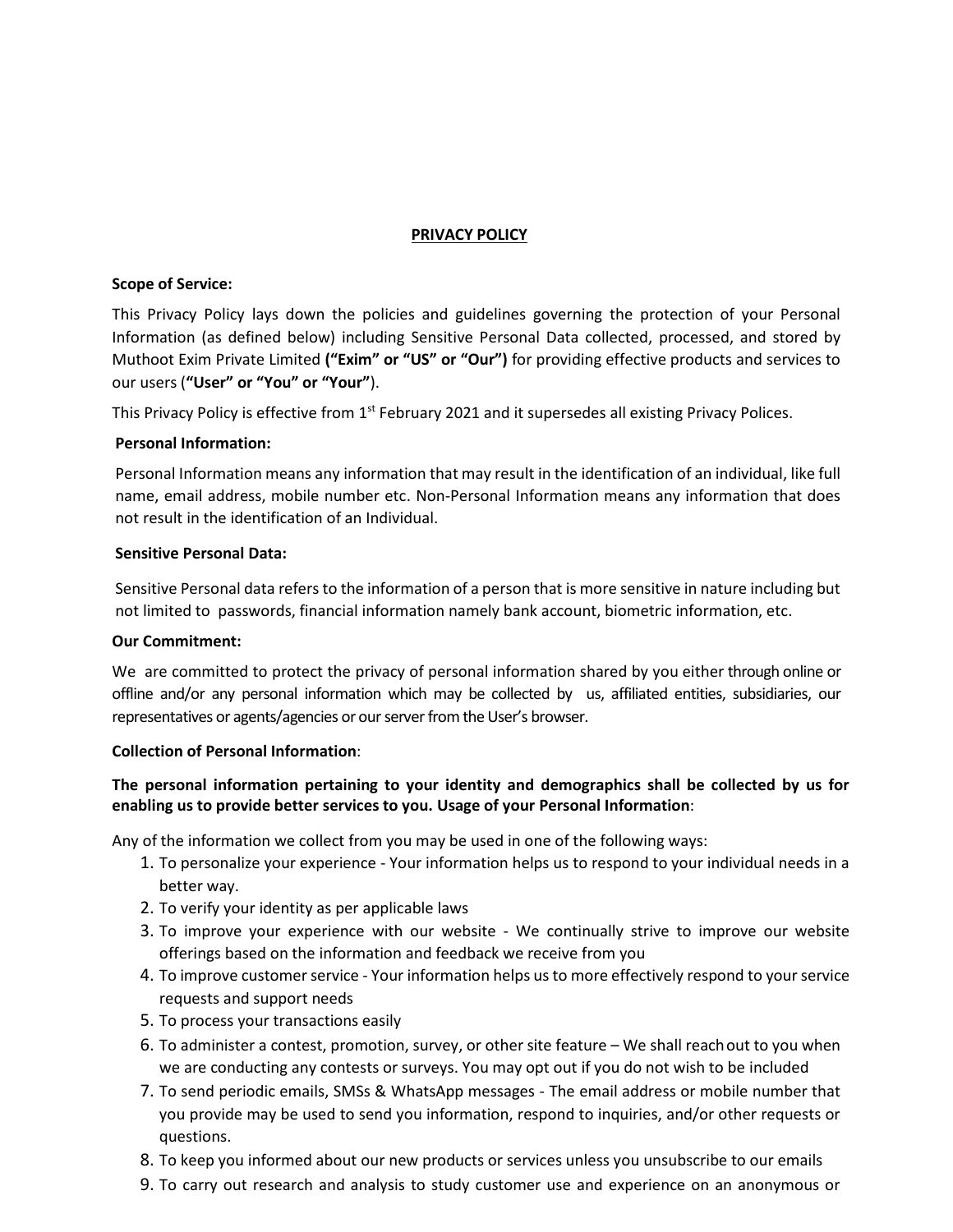personalized basis

10. Other usages that you may consent to including WhatsApp for Business

Your information, whether public or private, will not be sold, exchanged, transferred, or given to any other company for any reason whatsoever, without your consent, otherthan forthe express purpose of delivering the purchased product or service requested. We may, however, share personal information to our group companies, for providing better services to you, if you expressly consent to do so.

### **Acknowledgment of the User:**

You agree that Exim and /or MPG shall have every right to use the Information to initiate the dialogue with you with respect to various products, services and other allied and necessary requirements as may be deemed necessary by Exim.

You acknowledge that you are completely aware about the potential risk of data/privacy breach and hereby confirms that you shall be solely liable for any unauthorized disclosure/breach of personal/sensitive personal information, etc and any direct/indirect losses suffered. Hence, you shall exercise utmost caution to ensure that your information is NOT shared/stored/made accessible through:

(i) any physical means with or without your knowledge (disclosure to any person/third party; etc) or

(ii) through any electronic means, by exercising the following precautions/safety measures:

- 1. You shall always check if "https" appears in any website's address bar before making any online transaction, to ensure that the webpage is encrypted.
- 2. You shall avoid using third party extensions, plug-ins, or add-ons on the/your web browser, as it may result in the risk of tracking or stealing of personal details.
- 3. You shall always type the information and not use the auto-fill option on web browser to prevent the risk of storage of my personal/sensitive personal information.
- 4. You shall NOT access darknet, unauthorized/suspicious websites, suspicious online platforms, downloading applications from unreliable sources.
- 5. You shall ensure to disable cookies before accessing any domain/website, to ensure that your personal information is not tracked by any third party, unless otherwise consciously permitted by you by accepting the same, for which, you are solely responsible for the consequences thereof.
- 6. You shall NOT respond to any generic emails from an unknown/unidentified source.
- 7. You shall check the Privacy Policy of the website/application to know the type of information that may be collected from you and the manner in which it may be processed by the website/application before accepting/proceeding/transaction on any website/application.
- 8. You shall always verify and install authentic web/mobile applications from reliable source on User's computer/laptop/tab/ipad/smart phone or any other electronic device.
- 9. You shall NOT to access any unidentified weblinks, bitly link or any other electronic links shared over electronic platform (such as email, sms, social media, websites).